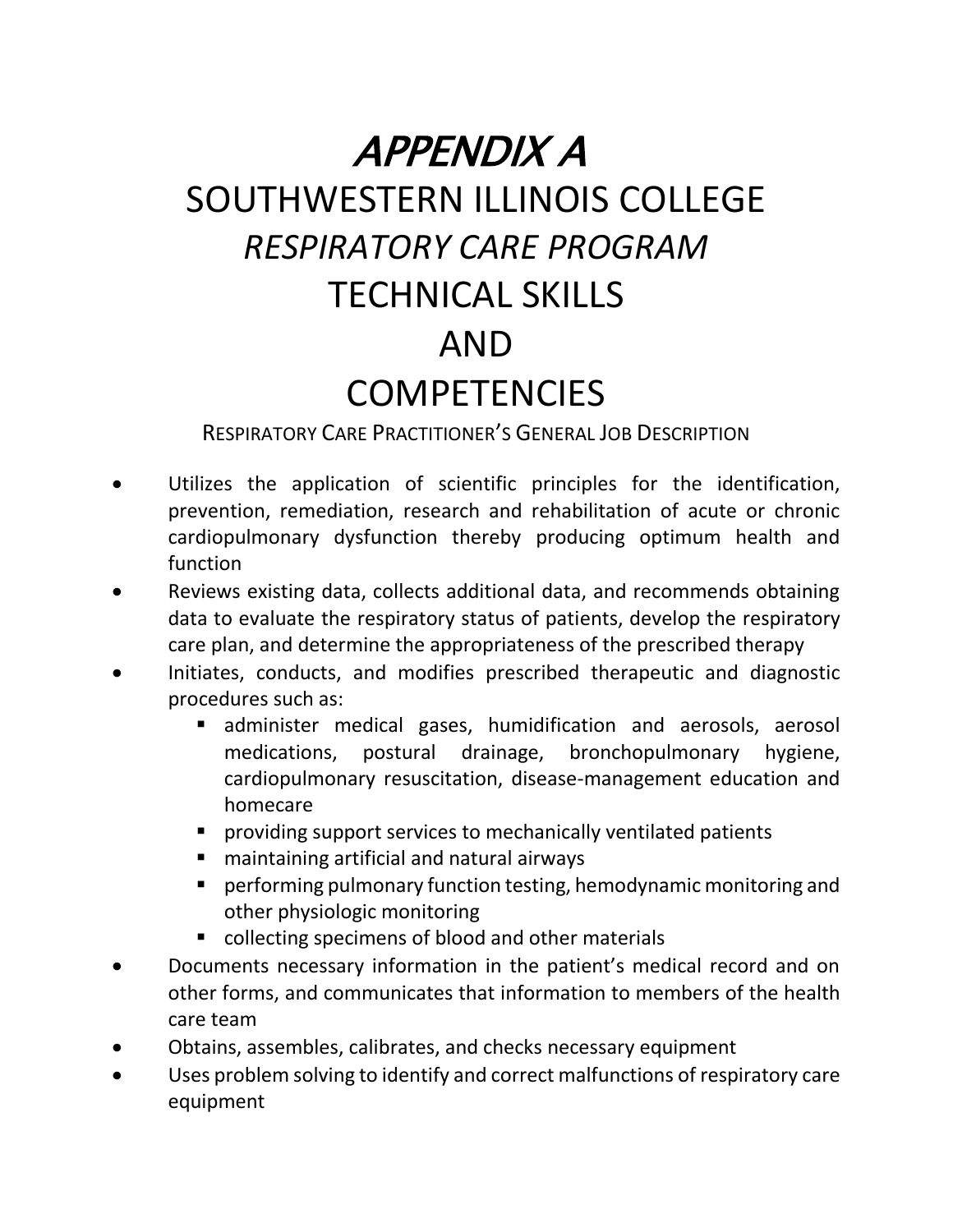- Demonstrates appropriate interpersonal skills to work productively with patients, families, staff and co-workers
- Functions safely, effectively, and calmly under stressful situations
- Maintains composure while managing multiple tasks simultaneously
- Prioritizes multiple tasks
- Accepts directives, maintains confidentiality, does not discriminate, and upholds the ethical standards of the profession

## ESSENTIAL FUNCTIONS: PHYSICAL AND MENTAL STANDARDS

The Respiratory Care Program requires agility and strength sufficient to move from room to room, lift and position patients, maneuver in small places, and perform clinical services. Students must possess gross and fine motor abilities as well as auditory, visual, and tactile acuity, which are required to assess health status and perform effective patient care. To achieve the necessary requirements for issuance of an Associate in Applied Science degree in Respiratory Care, the graduate must meet technical skills with or without reasonable accommodations. Students with disabilities who believe that they may need accommodations are encouraged to contact the Disability & Access Center at 618-222-5368 or 618-234-3347 (TDD) to ensure that such accommodations are implemented in a timely fashion. See the chart below for specific requirements by the Respiratory Care program.

| $O = Occasionally (1-33%)$ $F = Frequently (34-66%)$<br>Frequency:                                                                                                                                                         | $C =$ Constantly (67-100%) |                  |
|----------------------------------------------------------------------------------------------------------------------------------------------------------------------------------------------------------------------------|----------------------------|------------------|
| <b>Physical Stamina Required (Description)</b>                                                                                                                                                                             | Frequency                  | Specify need for |
|                                                                                                                                                                                                                            |                            | accommodation    |
| Lift - up to 50 lbs to assist moving patients, supplies, equipment.                                                                                                                                                        | F                          |                  |
| Lift - up to 200 lb when moving patients                                                                                                                                                                                   | 0                          |                  |
| Stoop - adjust equipment.                                                                                                                                                                                                  | F                          |                  |
| Kneel - manipulate equipment, perform CPR, plug in electrical equipment                                                                                                                                                    | $\Omega$                   |                  |
| Reach - overhead lights, equipment, cabinets, attach oxygen to outlets, stocking                                                                                                                                           | C                          |                  |
| Motor skills, manual dexterity - small and large equipment for storing, moving; apply sterile<br>gloves; take BP; operate computers; perform CPR; utilize syringes, tubes, catheters; set up<br>and maintain sterile field | $\mathsf{C}$               |                  |
| Stand for prolonged periods of time (to deliver therapy, check equipment and patient;<br>perform surgical procedures).                                                                                                     | $\mathsf{C}$               |                  |
| Climb Stairs to respond quickly to an emergency on another floor when elevators are<br>unavailable or full.                                                                                                                | $\Omega$                   |                  |
| Feel - palpate pulses; perform physical exams; feel arteries or veins for puncture; assess<br>skin temperature.                                                                                                            | $\mathsf{C}$               |                  |
| Push/Pull large wheeled equipment, i.e. mechanical ventilators, wheelchairs, patients, x-<br>ray, equipment, EKG machines, and office equipment.                                                                           | $\mathsf{C}$               |                  |
| Walk for extended periods of time.                                                                                                                                                                                         | $\mathsf{C}$               |                  |
| Walk quickly or run to respond to emergency calls or assist in critically ill patient transports                                                                                                                           | O                          |                  |
| Manipulate - knobs, dials associated with diagnostic or therapeutic devices; small<br>instruments, syringes.                                                                                                               | $\mathsf{C}$               |                  |
| Hear - verbal directions, alarms, telephone; hear through a stethoscope for heart sounds,<br>lung sounds, and blood pressure.                                                                                              | $\mathsf{C}$               |                  |
| See - patient conditions such as skin color, work of breathing; read small print and<br>calibration on equipment; perceive color.                                                                                          | C                          |                  |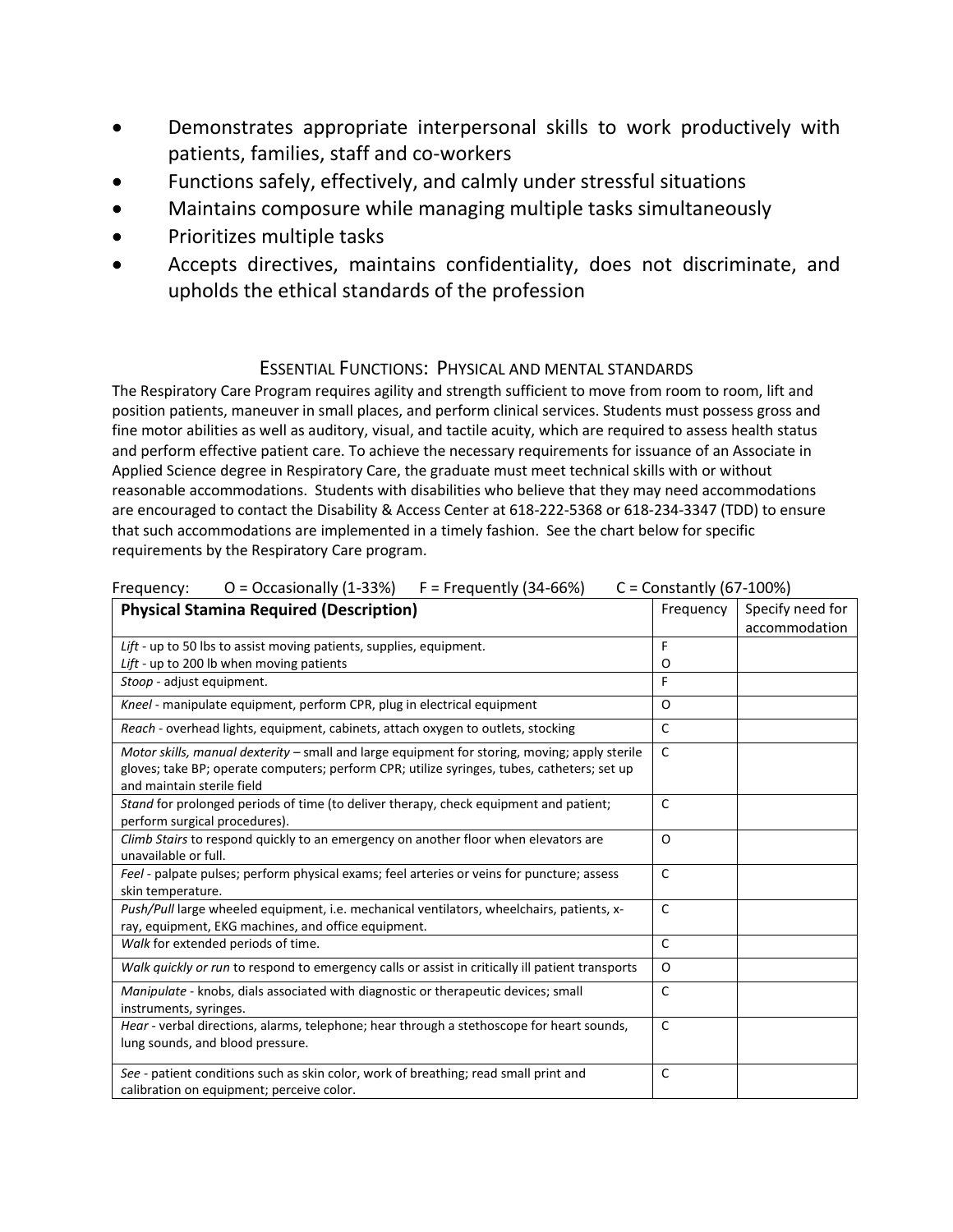| Talk - communicate goals and procedures to patients in English.                                                                                                       | C |
|-----------------------------------------------------------------------------------------------------------------------------------------------------------------------|---|
| Read - typed, handwritten, computer information in English.                                                                                                           | C |
| Write - communicate pertinent information (patient assessment, outcome assessments) in<br>English.                                                                    | C |
| <b>Mental Attitude (Description)</b>                                                                                                                                  |   |
| Function safely, effectively and calmly under stressful situations.                                                                                                   | C |
| Maintain composure and concentration while managing multiple tasks simultaneously.                                                                                    | C |
| Prioritize multiple tasks.                                                                                                                                            | C |
| Social skills necessary to interact with patients, families, co-workers - of the same or<br>different cultures; respectful, polite, discrete; able to work as a team. | C |
| Maintain personal hygiene consistent with close contact during direct patient care.                                                                                   | C |
| Display actions, attitudes consistent with ethical standards of the profession.                                                                                       | C |
| Exposure to blood borne pathogens – Hepatitis, HIV.                                                                                                                   | F |

COMPETENCIES EVALUATED THROUGHOUT THE RESPIRATORY CARE PROGRAM

The graduate's performance requires demonstration of the knowledge, ability, and initiative to perform as a Respiratory Therapist as outlined in the general job description. To achieve the necessary requirements for issuance of an Associate in Applied Science degree in Respiratory Care, the graduate must perform all required competencies in lab and clinic with or without reasonable accommodations.

The performance evaluation tool used is from the following textbook:

Hinski, Sandra (2014). Respiratory Care Clinical Competency LAB MANUAL. Elsevier Mosby.

## **Required Performance Evaluations**

| Clinical | Lab    | Hinski | <b>Performance Evaluation</b>                     | Date On              |                |
|----------|--------|--------|---------------------------------------------------|----------------------|----------------|
| Course   | Course | Page   |                                                   | File                 |                |
|          |        | #      |                                                   |                      |                |
|          |        |        |                                                   |                      |                |
| 105      | 105    | 455    | <b>Hand Hygiene</b>                               | Yes No               |                |
| N/A      | 105    | 461    | Isolation Precautions (LAB ONLY)*                 | $\Box$ N/A<br>$\ast$ |                |
| 105      | 105    | 467    | Taking Vital Signs: pulse rate, respiratory rate, | Yes No               |                |
|          |        |        | examination of thorax and lungs, Blood Pressure   |                      |                |
| 113      | 105    | 449    | Documenting Respiratory Care Progress Note        | Yes No               |                |
| 113      | 105    | 453    | <b>Safe Patient Transfer</b>                      | Yes<br><b>No</b>     |                |
| 113      | 105    | 471    | Performing Pulse Oximetry                         | <b>Yes</b>           | N <sub>0</sub> |
| 113      | 105    | 513    | <b>Interpreting Chest Radiographs</b>             | <b>Yes</b>           | N <sub>0</sub> |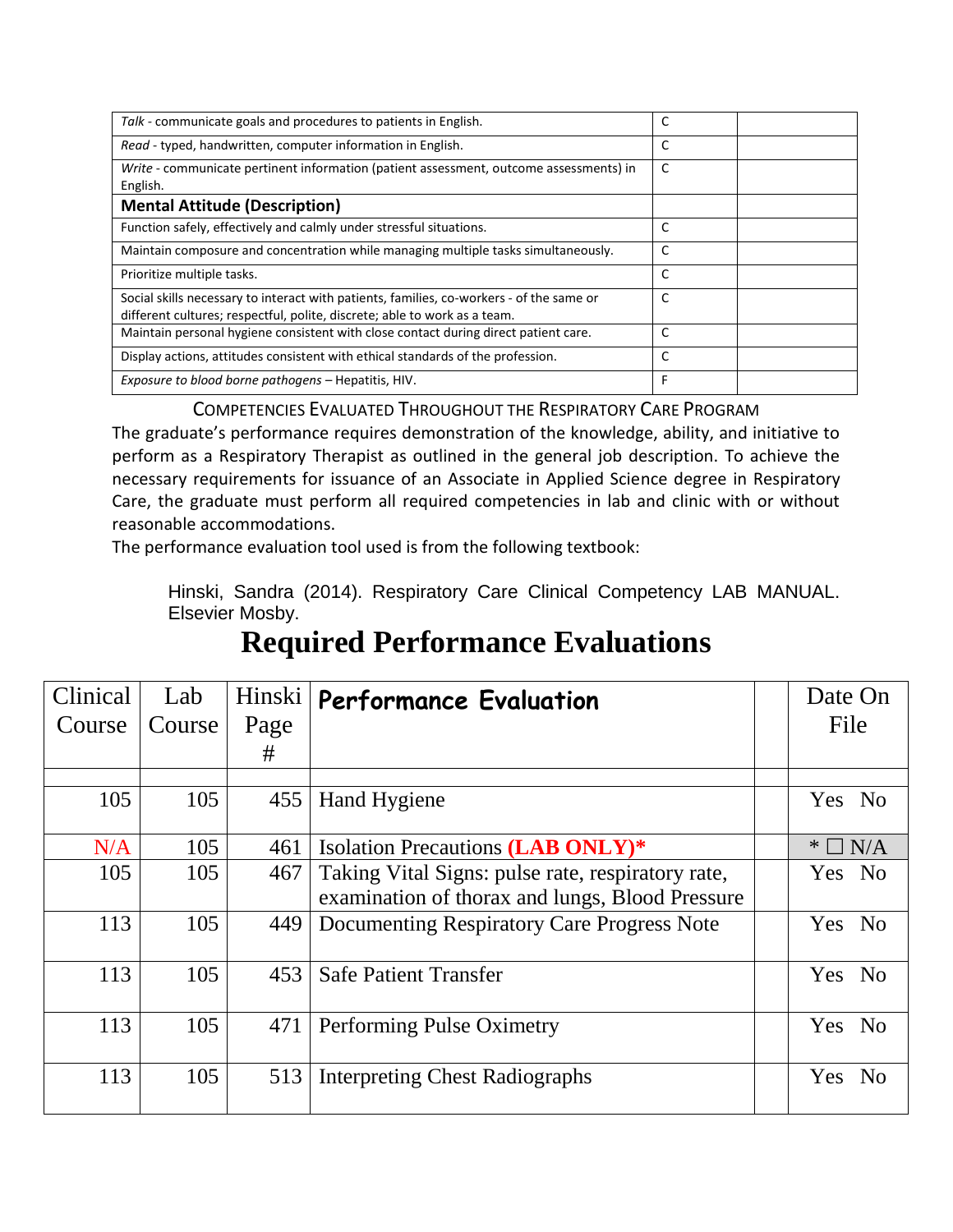| 113 | 104 | 551    | Using a Bubble Humidifier                          | Yes No             |
|-----|-----|--------|----------------------------------------------------|--------------------|
| N/A | 104 | 559    | Using an Oxygen Cylinder (LAB ONLY)*               | $\Box$ N/A<br>$*1$ |
| 113 | 104 | 563    | Administering Oxygen Therapy with a Nasal          | Yes No             |
|     |     |        | Cannula or Oxygen Mask                             |                    |
| 113 | 104 | 569    | Performing Incentive Spirometry                    | Yes No             |
| N/A | 104 | 571    | Performing IPPB (LAB ONLY)*                        | $\Box$ N/A<br>$*1$ |
| 113 | 104 | 593    | Using a Small Volume Nebulizer                     | Yes No             |
| 113 | 104 | 595    | Using a pressurized MDI                            | Yes No             |
| 113 | 104 | 597    | Using a DPI                                        | Yes No             |
| 115 | 105 | 495    | Performing an Arterial Puncture                    | Yes No             |
| 115 | 104 | 523 or | Inserting an Oropharyngeal Airway or Inserting     | Yes No             |
|     |     | 549    | a Nasopharyngeal Airway                            |                    |
| 115 | 112 | 525    | Oral Endotracheal Intubation                       | Yes No             |
| 115 | 112 | 533    | <b>Monitoring Cuff Pressure</b>                    | Yes No             |
| 115 | 112 | 539    | Orotracheal or Nasotracheal Extubation             | Yes No             |
| 115 | 104 | 545    | Manual Ventilation with a Bag-Mask device          | Yes No             |
| 115 | 104 | 567    | Administering High-Flow Oxygen Therapy             | Yes No             |
| 115 | 112 |        | 605   Initiation of Non-Invasive Ventilation       | Yes No             |
| 204 | 105 | 499    | Blood Sampling from an Indwelling Arterial<br>Line | Yes No             |
| 204 | 112 | 515 or | Oropharyngeal Suctioning or Nasotracheal           | Yes No             |
|     |     | 519    | Suctioning                                         |                    |
| 204 | 112 | 517    | <b>Endotracheal Tube Suctioning</b>                | Yes No             |
| 204 | 104 | 573    | Administering EZ-PAP (PEP, Flutter, Acapella)      | Yes No             |
| 204 | 104 | 575 or | Using the MetaNeb system or Using an IPV           | Yes No             |
|     |     | 589    | Device                                             |                    |